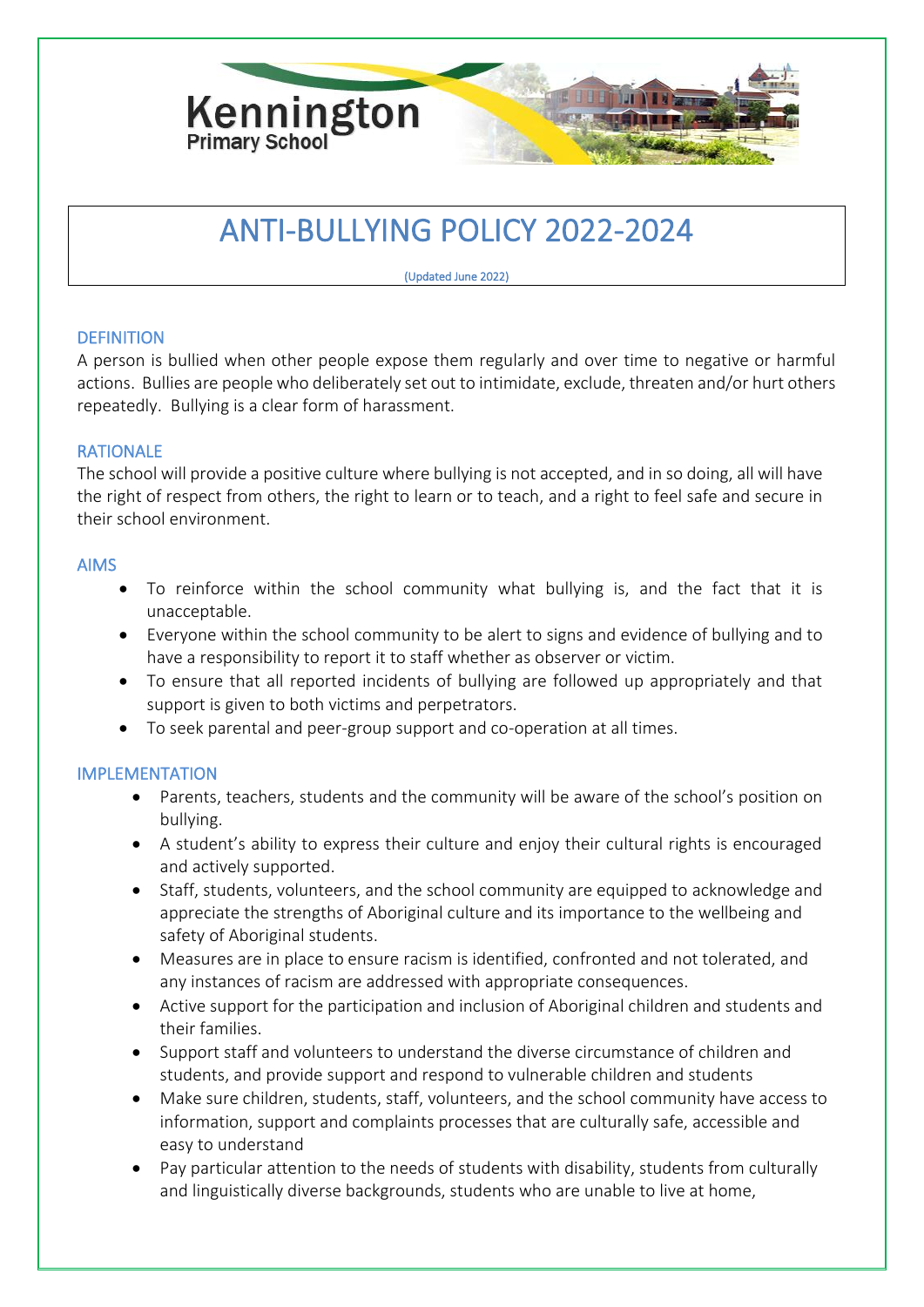international students, and lesbian, gay, bisexual, trans and gender diverse, intersex and queer (LGBTIQ+) students

- Families have the opportunity to participate in decisions related to child safety and wellbeing which affect their child, e.g., through School Council, committee membership, surveys etc
- The school engages and openly communicates with families and the school community about its child safe approach and relevant information is accessible
- Families and the school community have the opportunity to participate in the development and review of child safety and wellbeing policies and practices e.g. through School Council, committee membership, surveys etc
- Families, carers, and the community are informed about the operations and governance of the school related to child safety and wellbeing
- The school will adopt a four-phase approach to bullying.

## Phase 1

- Professional development for staff relating to bullying, harassment and proven counter measures.
- Community awareness and input relating to bullying, its characteristics and the school's programs and response.
- To implement programs that promote resilience, life and social skills, assertiveness, conflict resolution and problem solving across the school.
- Each classroom teacher to clarify at the start of each year the school values and policy on bullying.
- The curriculum to include anti-bullying messages and strategies e.g.: 'Restorative Practice'
- Implementation of the school's cybersafety scope and sequence.
- Structured activities be available to students at recess and lunch breaks.
- Jump Start Program.

## Phase 2

- Promote children and staff reporting bullying incidents involving themselves or others.
- Classroom teachers and principal on a regular basis reminding students and staff to report incidents of bullying.
- Parents encouraged to contact the school if they become aware of a problem.
- Designated safe and quiet places for children to access at lunch times e.g. library.
- Public recognition and reward for positive behaviour and resolution of problems.

## Phase 3

- Once identified each bully, victim and witness will be spoken with, and all incidents or allegations of bullying will be fully investigated and documented.
- Students and staff identified by others as bullies will be informed of allegations.
- Both bullies and victims will be offered counselling and support.
- If student bullying persists parents will be contacted and consequences implemented consistent with the school's Student Code of Conduct.
- If staff bullying persists the principal will commence formal disciplinary action.

## Phase 4

• Consequences for students will be individually based and may involve:-